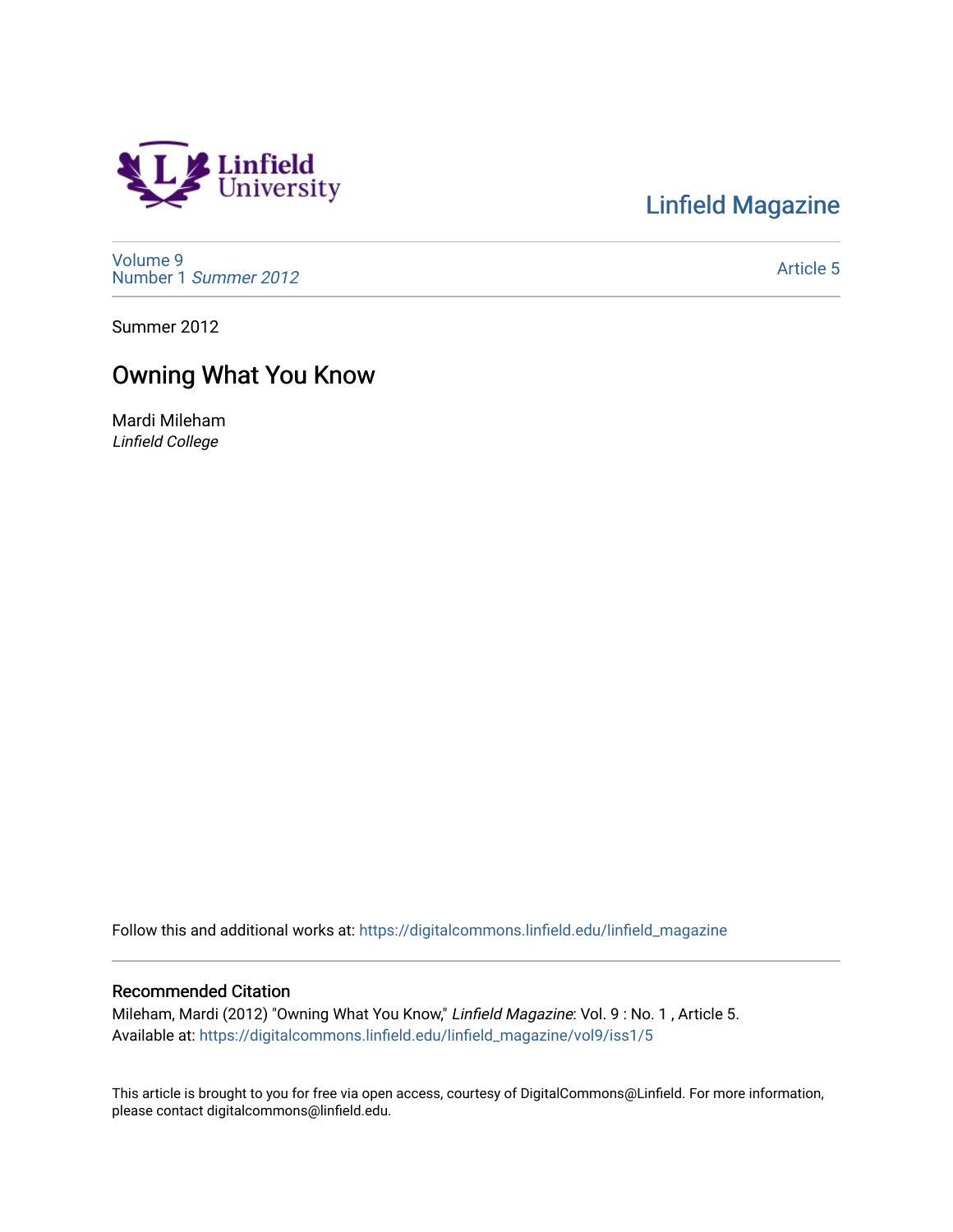

 $LASS_{on}$ 

 $i\delta$  in the

 $\bigg| \bigg\{ f_{i\ell}$ 

MONDAY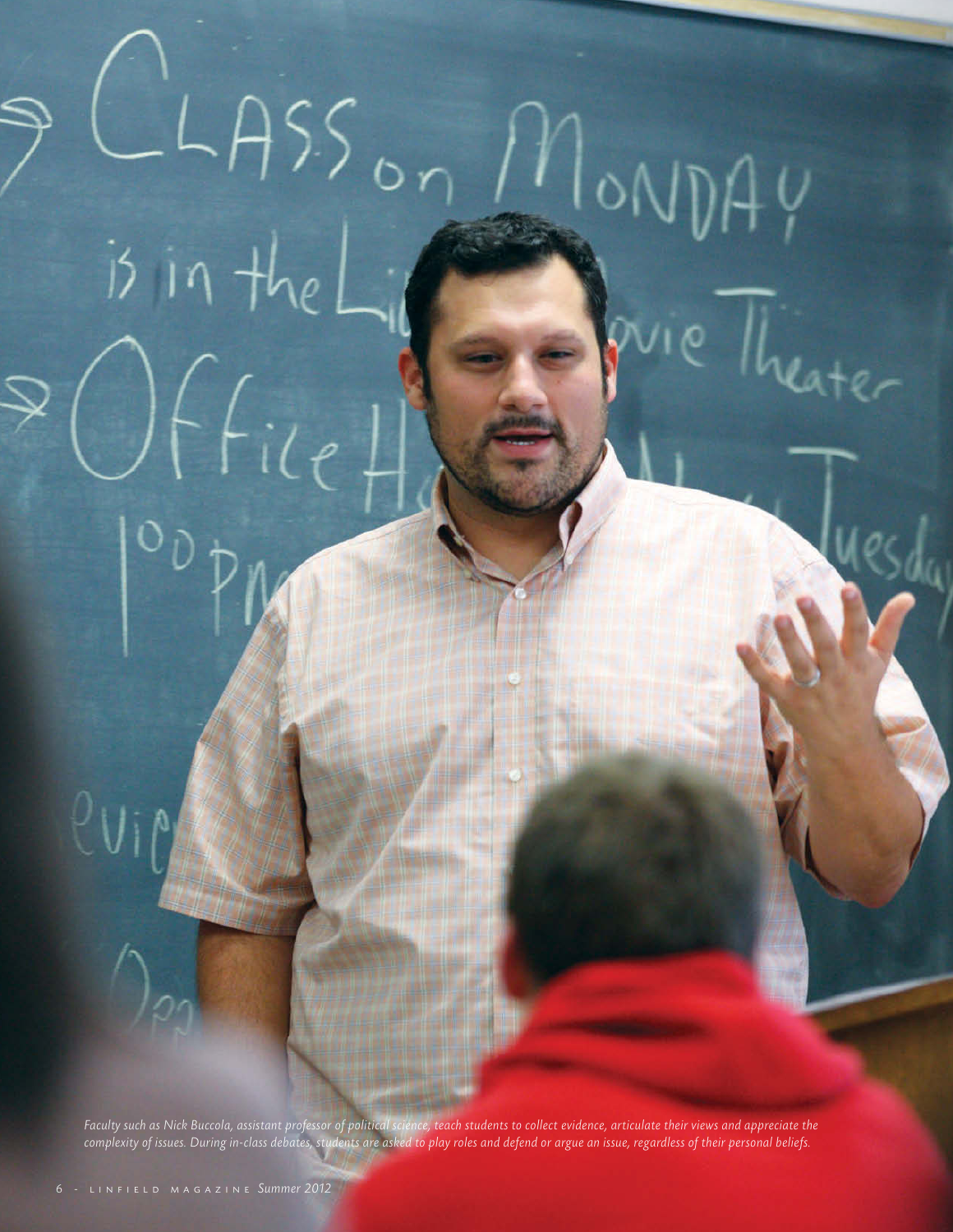

The 2012 election year has been marked by attacks, falsehoods and innuendo. Separating fact from fiction is daunting, even to the most avid news consumer and political junkie. What role does an undergraduate college have in educating students to become informed and discerning citizens? In a world dominated by sound bites and endless sources of information from blogs, tweets and traditional media, how can students separate fact from opinion and truth from falsehood?

How do faculty teach students to "own what you know?"

The search for truth lies at the heart of higher education,<br>
reaching back before Plato's Academy. At Linfield,<br>
it starts in the freshman Inquiry Seminar where<br>
collaborative investigation of a compelling subject<br>
deepens reaching back before Plato's Academy. At Linfield, it starts in the freshman Inquiry Seminar where collaborative investigation of a compelling subject Students learn how to evaluate information sources for credibility, authenticity and the authority of the source. They investigate material on the Internet, in scholarly journals and the media. The emphasis on developing the ability to identify credible information and build arguments by verifying facts carries through courses across all disciplines and departments.

Linfield Magazine met with faculty in two departments for roundtable discussions on their approaches to developing critical inquiry skills in students. Election year or not, the Departments of Mass Communication and Political Science focus on preparing students to be informed citizens and pursue careers in government, law, education, media or public relations.

Mass communication teaches students how to assess the media critically and to produce content responsibly. Students learn the vital role of communication as they adapt to and challenge their environments, both locally and globally. Political science students learn to think critically, systematically and creatively about political issues and gain understanding of the central political problems in local, national and global contexts. They hone their communication skills so they can write and speak in a clear and logical fashion to a range of audiences.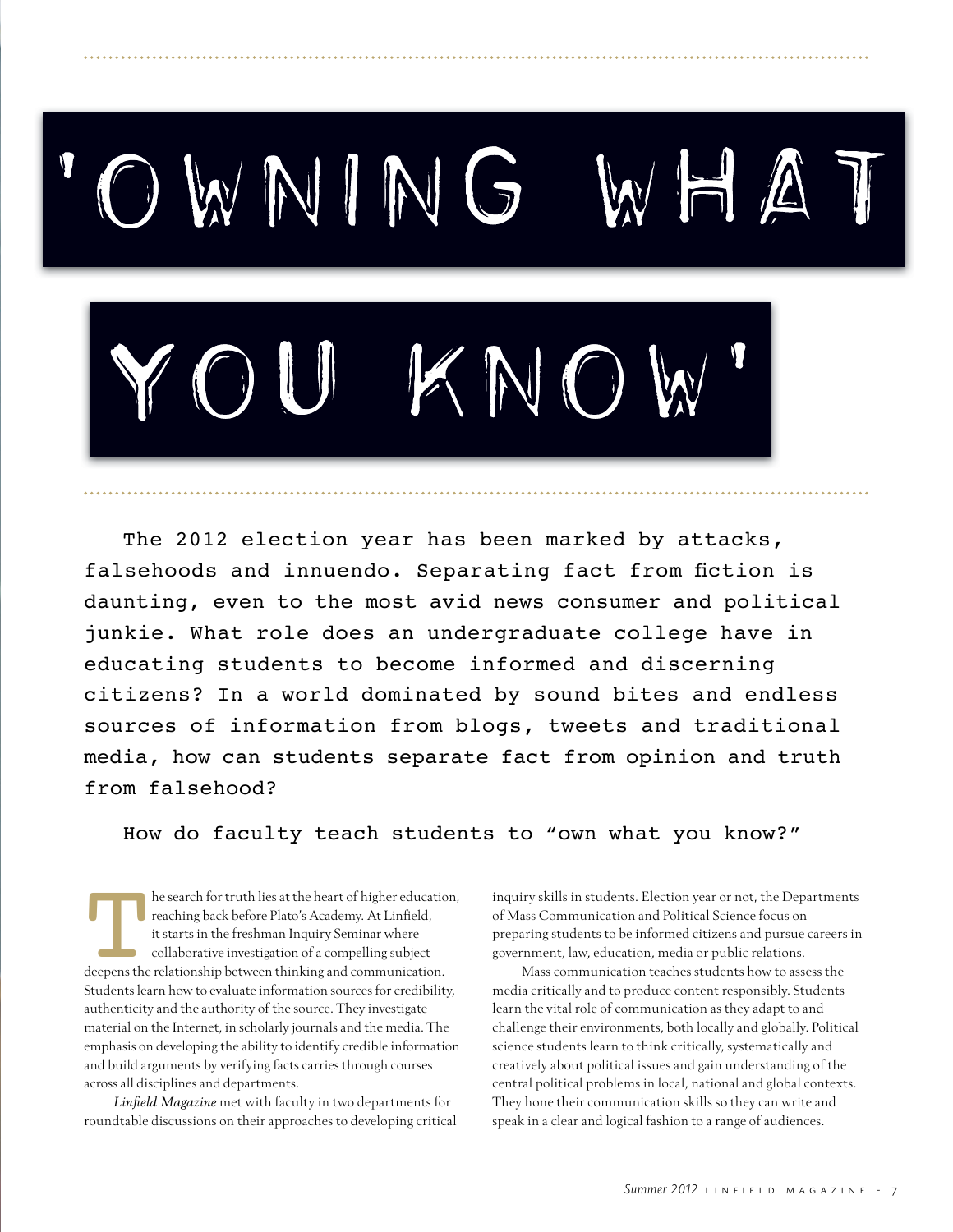## "Owning what you know"

Students and faculty in political science and mass communication were able to listen and spend time with Pulitzer Prize-winning columnist Leonard Pitts Jr. when he visited Linfield in February. Pitts also spoke to a packed audience in Ice Auditorium where he challenged the audience to "own what you know."

Pitts encouraged those attending to ask two simple questions: What do you know and how do you know it? What do you regard as an incontrovertible, absolute, swear on a stack of holy books, fact?

With the decline of newspapers and other traditional news sources, the explosion of social media and the blending of news and opinion in the online and broadcast world, finding credible sources of information presents challenges. But Professor Brad Thompson, paraphrasing philosopher John Dewey, said there is an even more critical implication that is exposed by the semantic relationship of the words *communication* and *community.*

"When you have fractured communication, you have fractured community," he said. "We are being pulled apart by the nature of a media industry that no longer ties us together. In the long term, that has serious consequences. People only expose themselves to the things that they already agree with. The polarization we see in Washington is a direct reflection of that."

In order for citizens to be informed, they must be capable and unafraid – to rethink what they know about history, about their faith, about any issue.

"Our role is to get students to reconsider what they think they know about politics, their beliefs, and how power operates in the world. Such reflection is vital to an informed and critical citizenry," Professor Nick Buccola said. "In politics, you are going to make choices and you are going to disagree with others. The challenge we have as faculty is to create situations in which students can learn how to disagree with one another without tearing each other down. Because politicians aren't always going to be truthful when discussing the issues, we have to provide students with tools to find the fundamental and complex questions behind the noise. If students can think through those questions in a deliberative manner, it will contribute to the common good."



*The Internet, providing anonymity and global reach, has proven to be a boon to those who have an interest in manipulating the American electorate, according to Pulitzer Prizewinning columnist Leonard Pitts Jr. He challenged students and the public to build arguments based on fact and to not be afraid to have opinions and beliefs challenged. An Emory University study shows that most U.S. citizens ignore facts that do not fit with preconceived beliefs.*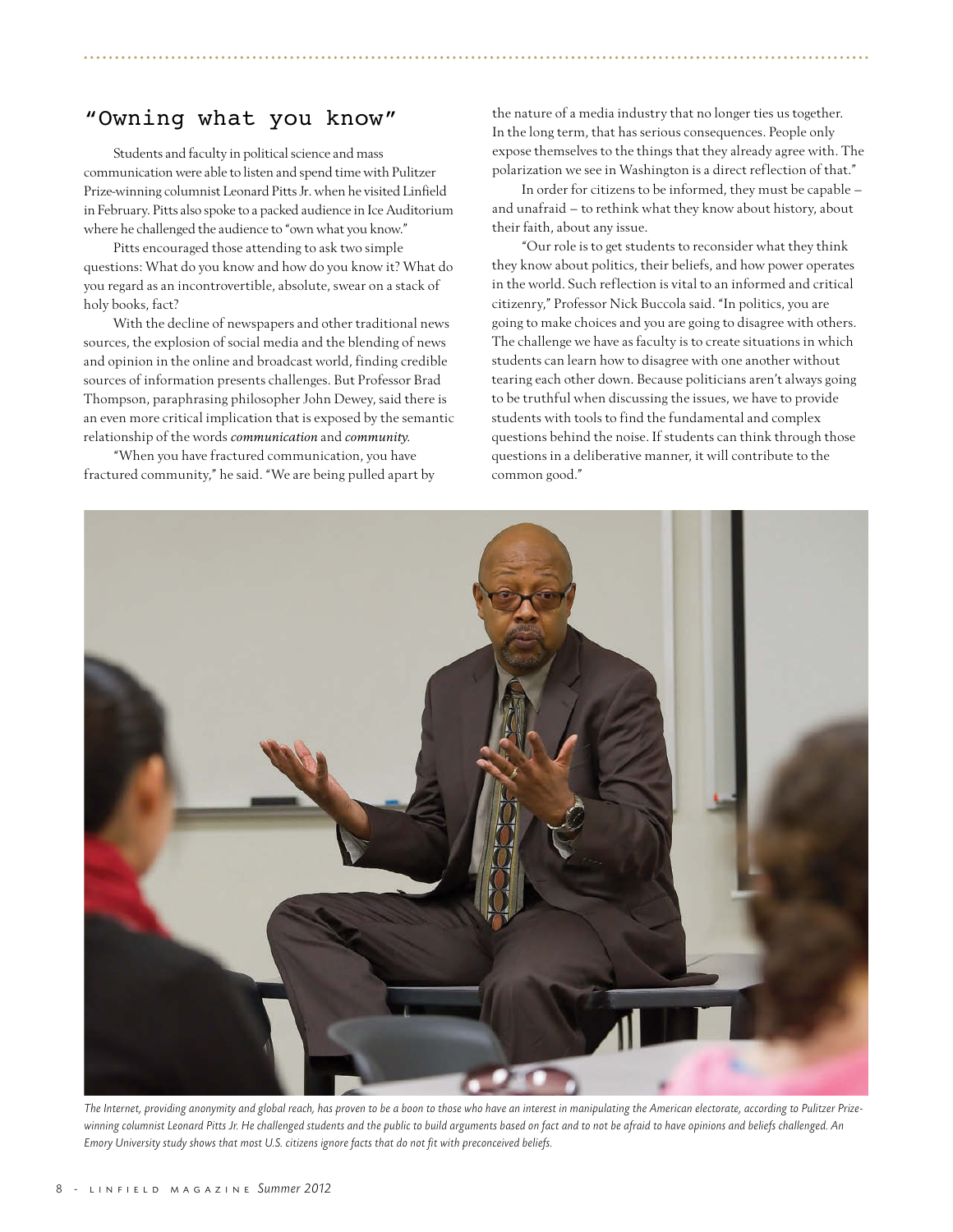" We need to take responsibility for the things we believe. You need to make it your business to choose your sources of information, not by how often they confirm what you already believe, but by how often they are willing to challenge it. If we don't, we as a nation will continue swallowing this intellectual junk food to which we have become addicted and then we wonder why as a nation we seem so sick. We talk past one another, we scream past one another, and then we wonder why nobody ever seems to hear. We use facts of expedience, facts of convenience, facts designed to win the argument, not build the truth."

– Leonard Pitts Jr.

Buccola uses in-class debates where students play roles and defend or argue an issue, regardless of their personal beliefs. Students in his Great Political Thinkers class are split into groups and assigned debate topics randomly, covering Plato's critique of democracy, whether Locke's or Rousseau's political philosophy is more compelling, whether allowing members of the Westboro Baptist Church to speak freely promotes a just society, and whether the realism of Machiavelli and Hobbes should guide our political decision making. The teams are expected to offer clear, persuasive and thoughtful arguments and to be able to substantiate their claims. Once the teams face off, the floor is open to questions from the class, before a class vote on which team made the most compelling argument.

Developing skills to find information, analyze and respectfully convey it is the first step in persuading others of the merits of an argument.

"It's not our job to tell students what strands of thought are appropriate for them," Professor Patrick Cottrell said. "It is our job to equip people with the knowledge and skills so they are capable of making their own decisions, not in a cookie cutter fashion."

Nelly Evans '12, a political science and German double major, said her college education hasn't changed her world view, but she now has the information to back up her perspective.

"I knew what I thought was right, but I didn't know why," she said. "Over the course of my four years here, I have learned about the importance of community and the public good."

She's disheartened at how early election campaigning begins, the massive amount of money that is spent on elections, and the divisiveness of the campaigns.

"I would like people to want to resolve issues by communicating and by being open to changing their mind, listening to other views and backing off their stance in order to find a compromise," she said. "Compromise is the number one thing. Money should not determine who the candidates are."

Evans sees a disconnect on issues that Linfield students care about and the dialogue in Washington, D.C. The debate about women's health struck a chord with students on campus, as do issues relating to the environment. "I feel like the things that students here are talking about aren't what people in Washington are talking about," she said. "And Washington sets the agenda."

## Stepping into the fray

Aaron Good '13 stepped into the political fray this spring when he spoke out on the issue of church-state separation in an opinion piece that was published in *The Oregonian.*

Good, a political science major, had a front row seat to some political discussions on the issue while studying at American University in Washington, D.C., and completing an internship with Americans United for Separation of Church and State (AU), a nonprofit dedicated to defending the constitutional principle of church-state separation.

Although long interested in the topic, Good said he didn't understand what "separation of church and state" really meant until he took classes in history, politics and religion at Linfield. The most significant was Religion and Politics taught by Professor Dawn Nowacki, which compared the church-state separation policies of the U.S., France and Turkey.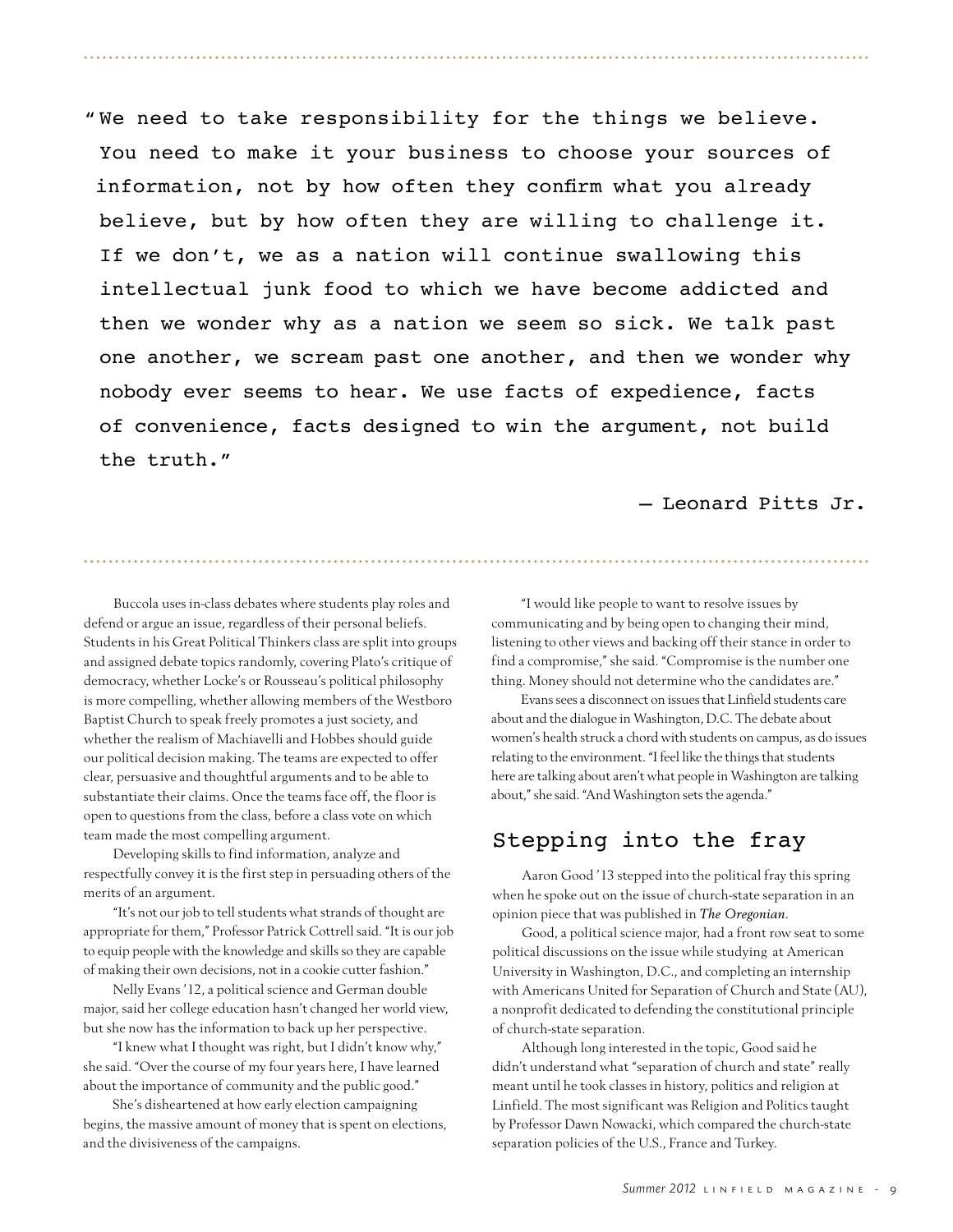You begin with a base theory and as you add in different viewpoints, the kaleidoscope turns, giving different lights and shape. As students grapple with hard issues this election season, faculty will continue to turn the kaleidoscope, educating students to be both informed and skeptical citizens.

#### – Patrick Cottrell

"Every politics class I've taken has really challenged my views to the core," he said. He studied a range of schools of thought and debated how they apply to modern issues, with professors challenging assumptions and encouraging critical thinking.

"The most valuable thing that I've learned is that there are no easy answers," he said. "When we talk about whether politicians should follow what the people want or if they should do what they think is correct, we're dealing with questions that philosophers have grappled with for more than 2,000 years. If Plato had trouble answering that question, I can guarantee that I won't be able to."

One of the most practical things Good has learned is how to state his opinions, and back them up orally and in writing."You have to be willing to engage in class," Good said."Discussions can be intimidating, confusing and divisive at times, but you can only get the full experience of a class from throwing yourself into the verbal fray."

One of the issues Good finds most troubling is the current strain of anti-intellectualism among Americans. He attributes it, in part, to how college campuses are mocked as "liberal indoctrination camps," but it goes deeper.

"I think there is a social stigma against inquiry, knowledge and nuance that is really deep-rooted in our society," he said. "I can place some blame on the habit that public figures have of associating 'elitism' with education and government. 'Elites' are teachers, college professors, research scientists and public sector workers. Never mind their significant, positive contributions to society. Their legitimate intellectual authority is somehow translated to power, and people find that scary."

Good said the questioning of credible experts takes place without scientific inquiry and people tend to look only for information that confirms what they already believe.

"This all trickles down to a culture where we have the luxury of making serious day-to-day decisions without the burden of serious thought," he added. For instance, people will easily purchase a Mac or PC based on gut feeling and anecdotal evidence, despite the fact that a bad decision could cost them \$1,000 or more.

This isn't new or unique to the U.S., he added. Although people have the freedom to form their own opinions, "I hope we can agree that attacking the people who support rational, evidence-based decision-making based on an unbiased set of criteria, is maybe not such a good idea."

### Information gathering

All students are taught to be critical of the sources they encounter in whatever their discipline, but never as intensely as in mass communication. Information Gathering, a required course for all mass communication majors, has taken on legendary status – as the most feared, most intense, most difficult class students will encounter. It's a love-hate relationship, but nearly everyone who perseveres will tell you it's the best class they took.

Ian Rapport '12 remembers cringing each Thursday morning when his paper  $-$  often bleeding red ink edits  $-$  was projected onto a screen.

"I dreaded it," said Rapport, who earned a degree in mass communication, "but it was helpful because we all learned from our mistakes."

In Information Gathering there are no lectures or textbooks. Instead, students choose a public policy issue and research it through and through. They identify sources, conduct field and phone interviews, hone research strategies and write a weekly assignment, often 10-15 pages, which is projected for class critique. By semester's end, each student has turned in around 200 pages of work.

"We have high standards and we require rigorous work from our students," said Thompson, who teaches the course with Susan Barnes Whyte, library director. "Learning to survive in a high-pressure environment, which the communications industry inherently is, is a valuable skill."

The small class size  $-$  seven during this spring semester  $$ enables Thompson and Barnes Whyte to offer instantaneous advice, feedback and editorial comments.

"We teach things as they come up, as mistakes are made," Thompson said. "We let students' need for knowledge emerge."

"We are giving them a core liberal arts education," Barnes Whyte said, "which is a lot of writing, a lot of thinking, developing skepticism about sources, and an ability to pierce through to the essence of an argument and gain evidence to support a position."

Past papers have focused on guns on campus, autism and factory farming, to list a few. Students go on-site to observe and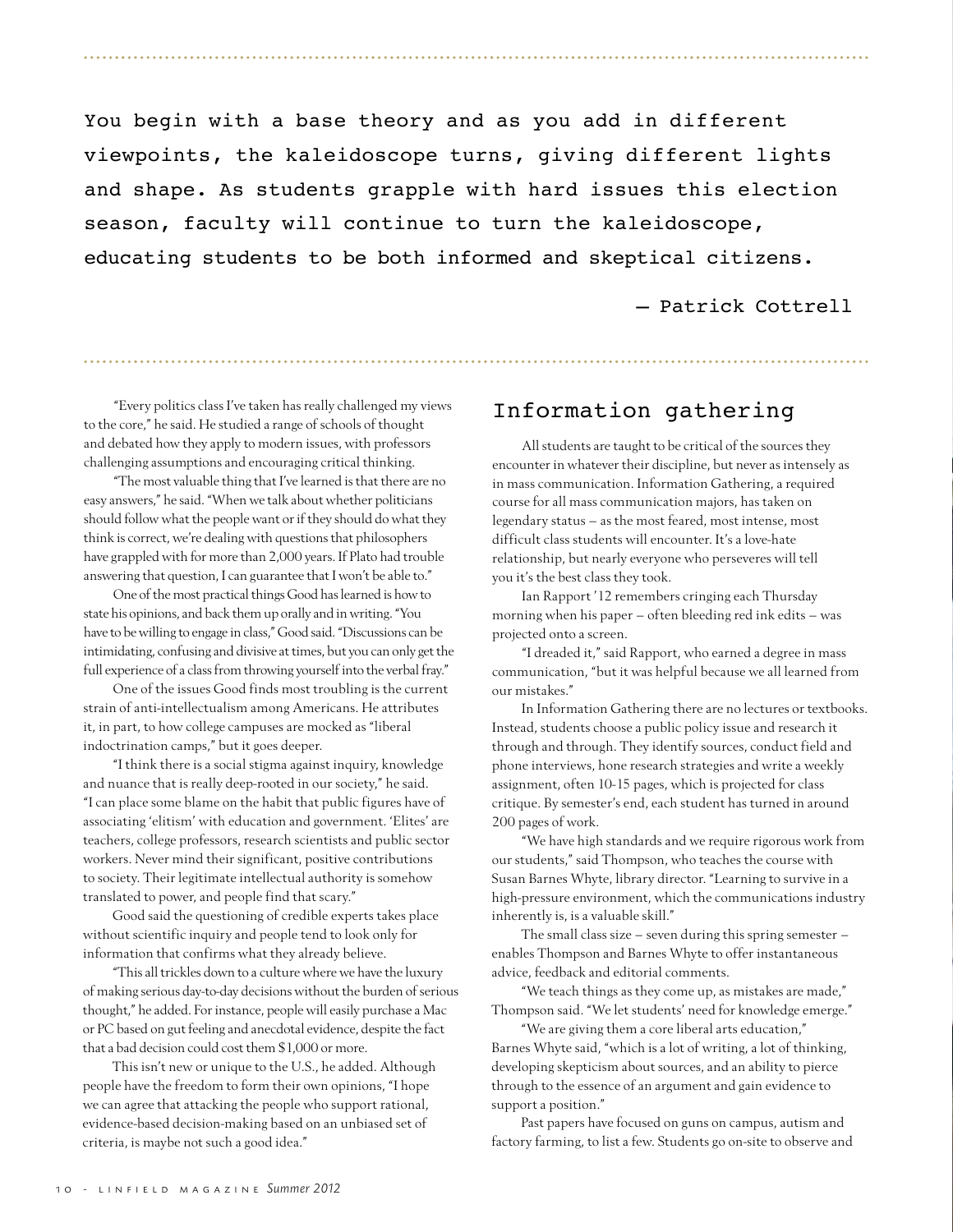*Susan Currie Sivek, assistant professor of mass communication, uses Facebook, Twitter and blogs to give students first-hand experience in new media. She encourages her students to be skeptical of the information they receive before passing it on.*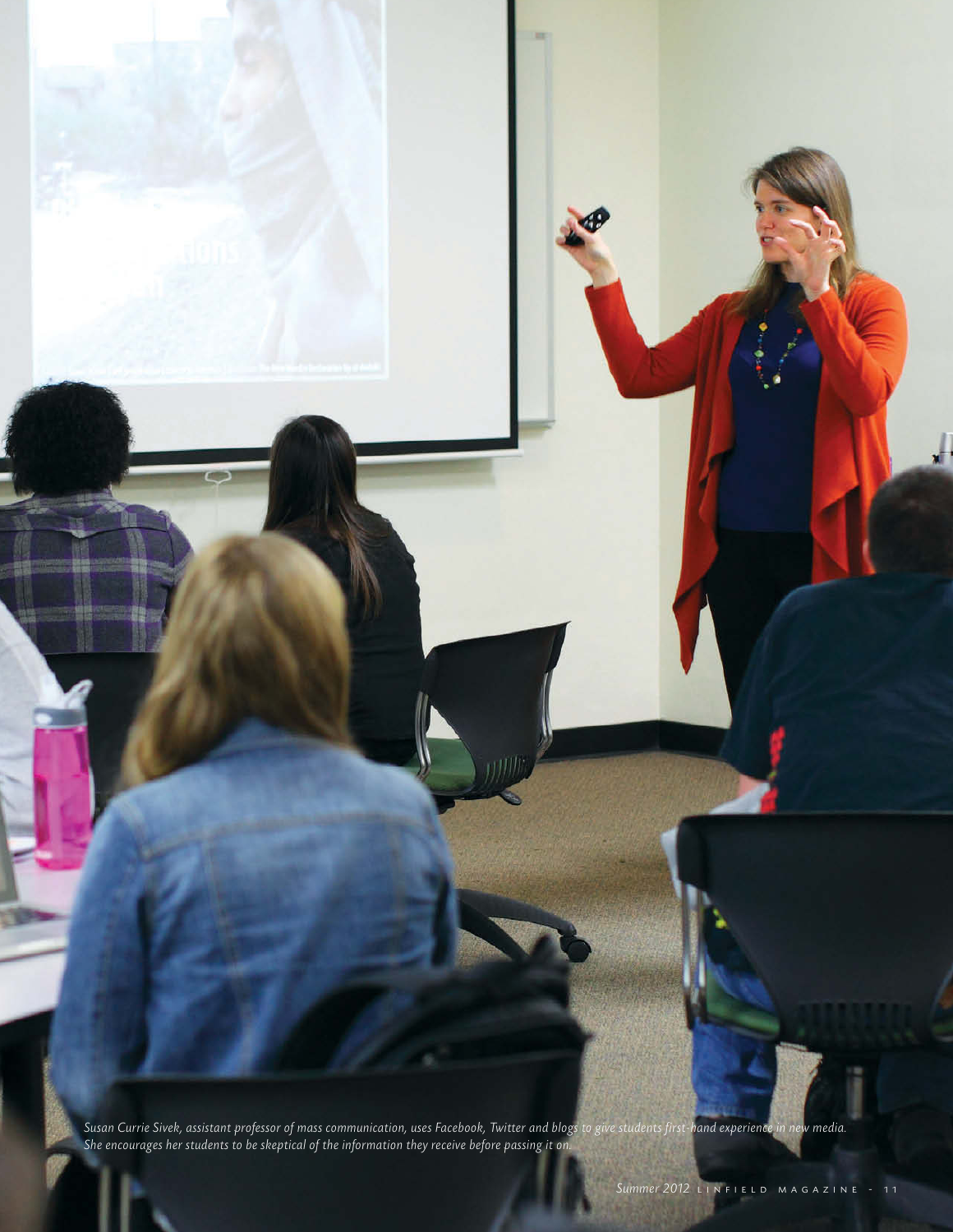conduct interviews. For many, the process is transforming as they connect with experts in the field.

Rapport tackled the question, "Should the FDA regulate energy drinks?" He spent weeks researching the topic inside out. He studied buyer habits in local grocery stores, researched Food and Drug Administration regulations in journals and books, and sought out experts on the topic, including a sports journalist from the *Los Angeles Times* and a woman who lobbied to ban Four Loko energy drinks.

Rapport was surprised to learn energy drinks are FDA regulated as a dietary supplement with few ingredient restrictions. "They contain a lot of ingredients that have not been tested on people in large quantities so no one really knows what the long term effects are," Rapport said. "Now I don't drink them at all."

Information Gathering gives students a sense that these issues are real, Thompson said. "These are real people with real problems, and this is what journalists do. They don't go to the library spending weeks doing research."

When Kate McMahon '98 took the course, she learned to dig deeper and cross-check facts until they're bulletproof, skills that are invaluable to her work as a producer for *FRONTLINE*, an investigative documentary series on PBS.

 "Investigative reporting lives and dies by credibility," she said. "To make a compelling film, it's essential to get great access to great stories, but it's also imperative to substantiate the truth of what you are reporting. You've got to question everything."

#### Real-world experience

There are many other examples of how students get real-world experience learning how to assess information. Cottrell's students met with local Vietnam veterans and then traveled to Southeast Asia for an in-depth look at the complexities of the Vietnam War. Professor Susan Currie Sivek uses Twitter, blogs and Facebook to explore the power of new media, and also help students understand the moral and ethical choices of passing on unverified information. She uses examples of incorrect and inflammatory information that was passed on via Twitter in Florida's Trayvon Martin case, which captured the attention of the media and the nation. Professor Lisa Weidman has collaborated with students on research into national



*Paloma Dale '12, left, and Brinn Hovde '13 honed communication skills across a broad spectrum of media, including radio, to diversify their skillset. Dale served as news director for KSLC radio and Hovde served as music director for the station, and also wrote music reviews for* The Linfield Review *newspaper.*